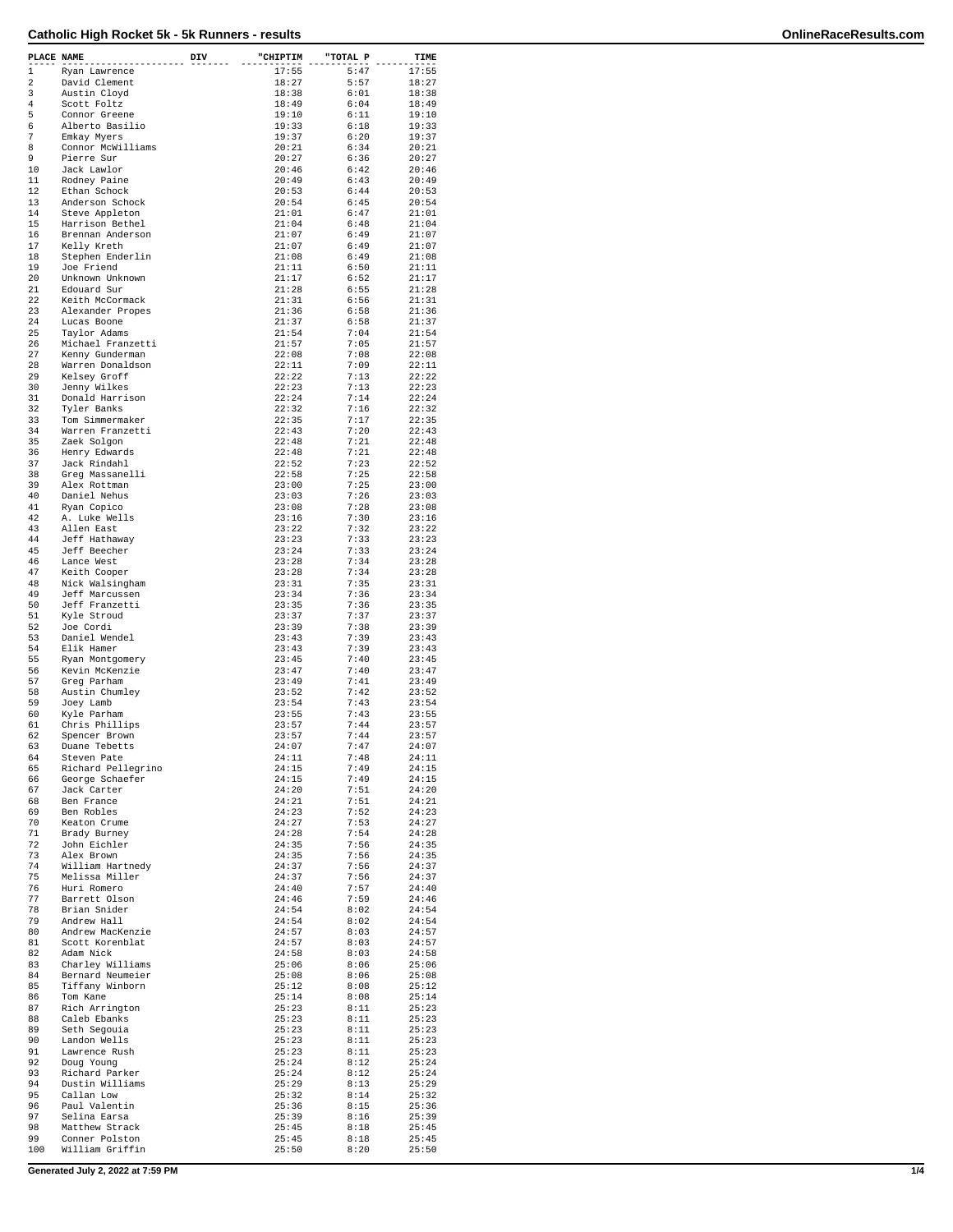| PLACE NAME |                                            | DIV | "CHIPTIM       | "TOTAL P     | TIME           |
|------------|--------------------------------------------|-----|----------------|--------------|----------------|
| 101        | Will Chandler                              |     | 25:56          | 8:22         | 25:56          |
| 102<br>103 | Boyd Bethel<br>Michael Baltz               |     | 25:58<br>26:07 | 8:23<br>8:25 | 25:58<br>26:07 |
| 104        | Andrew Zimmerman                           |     | 26:07          | 8:25         | 26:07          |
| 105        | Benjamin Fabuion                           |     | 26:08          | 8:26         | 26:08          |
| 106<br>107 | John Pesek<br>Jason Hudson                 |     | 26:09<br>26:13 | 8:26<br>8:27 | 26:09<br>26:13 |
| 108        | Lee Brown                                  |     | 26:13          | 8:27         | 26:13          |
| 109        | Garrett Bethel                             |     | 26:13          | 8:27         | 26:13          |
| 110<br>115 | Harrison Brown<br>Trevor Anderson          |     | 26:13<br>26:24 | 8:27<br>8:31 | 26:13<br>26:24 |
| 116        | Chad Eichler                               |     | 26:25          | 8:31         | 26:25          |
| 117        | Justin Taylor                              |     | 26:27          | 8:32         | 26:27          |
| 118<br>119 | Robert Anderson                            |     | 26:28<br>26:31 | 8:32<br>8:33 | 26:28          |
| 120        | Daniel Klopfenstein<br>Stephanie Gunderman |     | 26:34          | 8:34         | 26:31<br>26:34 |
| 121        | John Renick                                |     | 26:37          | 8:35         | 26:37          |
| 122        | Luke James                                 |     | 26:38          | 8:35         | 26:38          |
| 123<br>124 | Cooper Griffin<br>Edward Dodge             |     | 26:38<br>26:41 | 8:35<br>8:36 | 26:38<br>26:41 |
| 125        | Kim Claud                                  |     | 26:41          | 8:36         | 26:41          |
| 126        | Will Ramser                                |     | 26:42          | 8:37         | 26:42          |
| 127<br>128 | Grant Pool<br>Dave Greene                  |     | 26:42<br>26:44 | 8:37<br>8:37 | 26:42<br>26:44 |
| 129        | Ellie McDonough                            |     | 26:46          | 8:38         | 26:46          |
| 130        | Ruth McDonough                             |     | 26:46          | 8:38         | 26:46          |
| 131        | Tim Seachris                               |     | 26:49          | 8:39         | 26:49          |
| 132<br>133 | Jeff Rogers<br>Jim France                  |     | 26:50<br>27:01 | 8:39<br>8:43 | 26:50<br>27:01 |
| 134        | Chen Weigiang                              |     | 27:08          | 8:45         | 27:08          |
| 135        | Campbell McLaurin                          |     | 27:13          | 8:47         | 27:13          |
| 136<br>137 | Mary Ellen Richards<br>Amy Baltz           |     | 27:18<br>27:20 | 8:48<br>8:49 | 27:18<br>27:20 |
| 138        | Sandi Cordi                                |     | 27:23          | 8:50         | 27:23          |
| 139        | Cooper Monroe                              |     | 27:23          | 8:50         | 27:23          |
| 140        | Brenda Scheffler                           |     | 27:24          | 8:50         | 27:24          |
| 141        | Collin Chambers                            |     | 27:26          | 8:51         | 27:26          |
| 142<br>143 | Kyle Allmendinger<br>Joe Volpe             |     | 27:28<br>27:29 | 8:52<br>8:52 | 27:28<br>27:29 |
| 144        | Nick Hiatt                                 |     | 27:31          | 8:53         | 27:31          |
| 145        | Peter Mallow                               |     | 27:32          | 8:53         | 27:32          |
| 146        | Steve Bethel                               |     | 27:34          | 8:54         | 27:34          |
| 147<br>148 | Robert Shields<br>J. Henry Williams        |     | 27:37<br>27:37 | 8:55<br>8:55 | 27:37<br>27:37 |
| 149        | Efrain Cortez                              |     | 27:49          | 8:58         | 27:49          |
| 150        | Noel Cortez                                |     | 27:52          | 8:59         | 27:52          |
| 151        | Jeff Hildebrand                            |     | 27:52          | 8:59         | 27:52          |
| 152<br>153 | Steve Perry<br>Jamie Skinner               |     | 27:53<br>27:55 | 9:00<br>9:00 | 27:53<br>27:55 |
| 154        | Brady Aldy                                 |     | 27:56          | 9:01         | 27:56          |
| 155        | Ryan Dailey                                |     | 28:01          | 9:02         | 28:01          |
| 156        | Maria Risner                               |     | 28:01          | 9:02         | 28:01          |
| 157<br>158 | Eric Phillips<br>Ryan Donahue              |     | 28:06<br>28:07 | 9:04<br>9:04 | 28:06<br>28:07 |
| 159        | Jamie White                                |     | 28:07          | 9:04         | 28:07          |
| 160        | Rachel Parker                              |     | 28:08          | 9:05         | 28:08          |
| 161        | Thomas Maher III                           |     | 28:17          | 9:07         | 28:17          |
| 162<br>163 | Sam Brown<br>Brandon Potts                 |     | 28:17<br>28:26 | 9:07<br>9:10 | 28:17<br>28:26 |
| 164        | Adam Shepherd                              |     | 28:26          | 9:10         | 28:26          |
| 165        | Thomas Owen                                |     | 28:30          | 9:12         | 28:30          |
| 166<br>167 | Jared Gunderman                            |     | 28:35          | 9:13         | 28:35          |
| 168        | Tom Jones<br>William Watts                 |     | 28:35<br>28:37 | 9:13<br>9:14 | 28:35<br>28:37 |
| 169        | Audra Seachris                             |     | 28:39          | 9:15         | 28:39          |
| 170        | Franchesca Parenteau                       |     | 28:40          | 9:15         | 28:40          |
| 171<br>172 | Lori Williams<br>Michael Miller            |     | 28:43<br>28:44 | 9:16<br>9:16 | 28:43<br>28:44 |
| 173        | Mackie Buckelew                            |     | 28:45          | 9:16         | 28:45          |
| 174        | Carly Claud                                |     | 28:49          | 9:18         | 28:49          |
| 175<br>176 | Martha Campbell                            |     | 28:51          | 9:18         | 28:51          |
| 177        | Thomas Maher, Jr.<br>Jon Moran             |     | 28:51<br>28:55 | 9:18<br>9:20 | 28:51<br>28:55 |
| 178        | Doug Menz                                  |     | 28:59          | 9:21         | 28:59          |
| 179        | Josie Smith                                |     | 29:07          | 9:24         | 29:07          |
| 180<br>181 | Jason Sellers<br>Susan Blair               |     | 29:07<br>29:10 | 9:24<br>9:25 | 29:07<br>29:10 |
| 182        | Jack Staats                                |     | 29:13          | 9:25         | 29:13          |
| 183        | Tom Devine                                 |     | 29:14          | 9:26         | 29:14          |
| 184        | Mike Gibby                                 |     | 29:20          | 9:28         | 29:20          |
| 185<br>186 | Nathan Anderson<br>Michael Gibby           |     | 29:20<br>29:20 | 9:28<br>9:28 | 29:20<br>29:20 |
| 187        | Patrick Thomas                             |     | 29:29          | 9:31         | 29:29          |
| 188        | Alesia Schaefer                            |     | 29:30          | 9:31         | 29:30          |
| 189        | Monroe McKay                               |     | 29:31          | 9:31         | 29:31          |
| 190<br>191 | Griffin Marczuk<br>Connor Epps             |     | 29:44<br>29:44 | 9:35<br>9:35 | 29:44<br>29:44 |
| 192        | Jacob Morehart                             |     | 29:46          | 9:36         | 29:46          |
| 193        | John Ogles                                 |     | 29:46          | 9:36         | 29:46          |
| 194        | Rebecca Ingram                             |     | 29:52          | 9:38         | 29:52          |
| 195<br>196 | Michael Volpe                              |     | 29:52          | 9:38         | 29:52          |
| 197        | Joseph Mariani<br>Jacob Currence           |     | 29:53<br>29:53 | 9:38<br>9:38 | 29:53<br>29:53 |
| 198        | Jack Harris                                |     | 29:54          | 9:39         | 29:54          |
| 199        | Eric Mays                                  |     | 29:54          | 9:39         | 29:54          |
| 200<br>201 | Jordan Shepherd                            |     | 29:58<br>29:59 | 9:40<br>9:40 | 29:58          |
| 202        | Jack Dahlstrom<br>Kevin Edwards            |     | 30:06          | 9:43         | 29:59<br>30:06 |
| 203        | Tammy Winters                              |     | 30:08          | 9:43         | 30:08          |
| 204        | Laredo Loyd                                |     | 30:20          | 9:47         | 30:20          |

**Generated July 2, 2022 at 7:59 PM 2/4**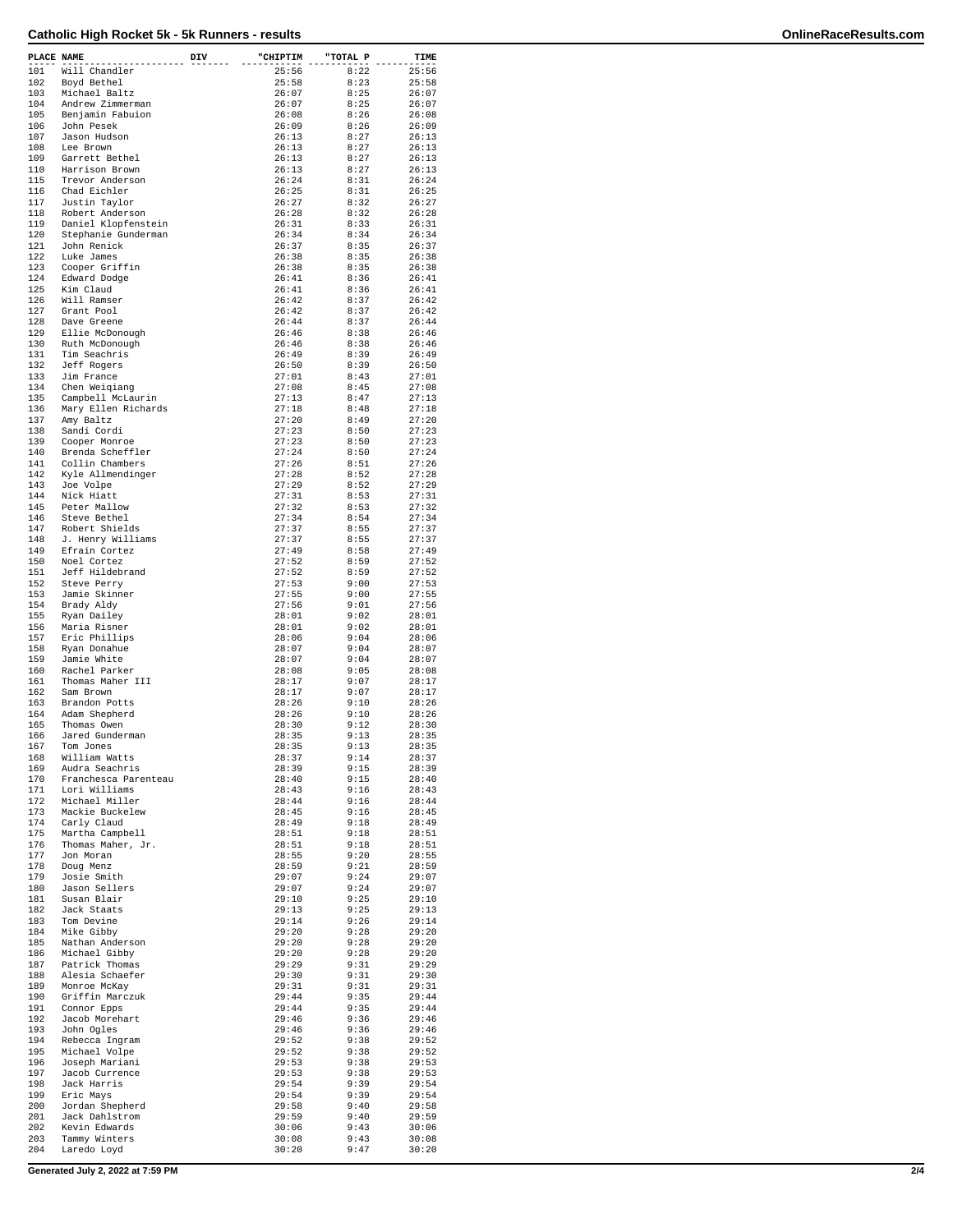| PLACE NAME |                   | DIV | "CHIPTIM | "TOTAL P | TIME  |
|------------|-------------------|-----|----------|----------|-------|
| 205        | Allison Stanley   |     | 30:25    | 9:49     | 30:25 |
| 206        | Tennille Biggers  |     | 30:26    | 9:49     | 30:26 |
| 207        | Ryan Rickey       |     | 30:33    | 9:51     | 30:33 |
| 208        | Daniel Wren       |     | 30:37    | 9:53     | 30:37 |
| 209        | John Wilkerson    |     | 30:38    | 9:53     | 30:38 |
| 210        | Mark St. Onge     |     | 30:41    | 9:54     | 30:41 |
| 211        | Anna Koehler      |     | 30:42    | 9:54     | 30:42 |
| 212        |                   |     | 30:43    | 9:55     | 30:43 |
| 213        | Kaylen Lewis      |     |          |          |       |
|            | Patrick Lewis     |     | 30:43    | 9:55     | 30:43 |
| 214        | Jennifer Turley   |     | 30:45    | 9:55     | 30:45 |
| 215        | Aralea Seachris   |     | 30:46    | 9:55     | 30:46 |
| 216        | Bryan Turley      |     | 30:51    | 9:57     | 30:51 |
| 217        | Zac Buckmiller    |     | 30:53    | 9:58     | 30:53 |
| 218        | Steven Gabbard    |     | 30:54    | 9:58     | 30:54 |
| 219        | Connor Perkins    |     | 30:56    | 9:59     | 30:56 |
| 220        | Nick Bartnicke    |     | 30:56    | 9:59     | 30:56 |
| 221        | Philip Snider     |     | 30:57    | 9:59     | 30:57 |
| 222        | Clark Snider      |     | 30:58    | 9:59     | 30:58 |
| 223        | Henry Yeary       |     | 30:58    | 9:59     | 30:58 |
| 224        | Brad Baltz        |     | 31:00    | 10:00    | 31:00 |
| 225        | Wendy Parker      |     | 31:09    | 10:03    | 31:09 |
| 226        | Pattie Weed       |     | 31:09    | 10:03    | 31:09 |
| 227        | Jenkins Monroe    |     | 31:09    | 10:03    | 31:09 |
| 228        | Sandy Straessle   |     | 31:13    | 10:04    | 31:13 |
| 229        | Corinne Smart     |     | 31:13    | 10:04    | 31:13 |
| 230        | Chris Monroe      |     | 31:15    | 10:05    | 31:15 |
| 231        | Sharon Raper      |     | 31:19    | 10:06    | 31:19 |
| 232        | Dwain Hebda       |     | 31:21    | 10:07    | 31:21 |
| 233        | Becca Mehlin      |     | 31:23    | 10:07    | 31:23 |
| 234        | Robbie Pesek      |     | 31:25    | 10:08    | 31:25 |
| 235        | Stephen Rook      |     | 31:34    | 10:11    | 31:34 |
| 236        | Kristin Clark     |     | 31:37    | 10:12    | 31:37 |
| 237        | Mary Ann Lipin    |     | 31:41    | 10:13    | 31:41 |
| 238        | Paul Strack       |     | 31:42    | 10:14    | 31:42 |
| 239        | Austin Cobb       |     | 31:48    | 10:15    | 31:48 |
| 240        | Chris Franzetti   |     | 31:50    | 10:16    | 31:50 |
| 241        | Bryce Stine       |     | 31:52    | 10:17    | 31:52 |
| 242        | Jason Watt        |     | 31:52    | 10:17    | 31:52 |
| 243        | Will Chumley      |     | 31:55    | 10:18    | 31:55 |
| 244        | April Johnson     |     | 31:57    | 10:18    | 31:57 |
| 245        | Matthew Volpe     |     | 31:59    | 10:19    | 31:59 |
| 246        | Sean Phillips     |     | 32:09    | 10:22    | 32:09 |
| 247        | Vita Barre        |     | 32:22    | 10:26    | 32:22 |
| 248        | Kim Lloyd         |     | 32:29    | 10:29    | 32:29 |
| 249        | Dave Eusanio      |     | 32:31    | 10:29    | 32:31 |
| 250        | Deke Whitbeck     |     |          |          |       |
|            |                   |     | 32:48    | 10:35    | 32:48 |
| 251        | Cindy Garza       |     | 32:48    | 10:35    | 32:48 |
| 252        | Michael Lipin     |     | 32:51    | 10:36    | 32:51 |
| 253        | Paul Kanatzar     |     | 32:55    | 10:37    | 32:55 |
| 254        | Anita Cross       |     | 33:08    | 10:41    | 33:08 |
| 255        | Melanie Taylor    |     | 33:14    | 10:43    | 33:14 |
| 256        | David Brossett    |     | 33:20    | 10:45    | 33:20 |
| 257        | Natalie Gubanski  |     | 33:23    | 10:46    | 33:23 |
| 258        | Deb Balridge      |     | 33:24    | 10:46    | 33:24 |
| 259        | George Prange     |     | 33:26    | 10:47    | 33:26 |
| 260        | Mustafa Filat     |     | 33:27    | 10:47    | 33:27 |
| 261        | Caroline Lassiter |     | 33:29    | 10:48    | 33:29 |
| 262        | Angela Parker     |     | 33:29    | 10:48    | 33:29 |
| 263        | Gregory Walker    |     | 33:29    | 10:48    | 33:29 |
| 264        | Greg Grillo       |     | 33:44    | 10:53    | 33:44 |
| 265        | Marvin Bonney     |     | 33:55    | 10:56    | 33:55 |
| 266        | Rebecca Copico    |     | 33:55    | 10:56    | 33:55 |
| 267        | Bethany Mooney    |     | 34:01    | 10:58    | 34:01 |
| 268        | Sarah Walker      |     | 34:02    | 10:59    | 34:02 |
| 269        | Melissa Sponer    |     | 34:04    | 10:59    | 34:04 |
| 270        | Audrey Snider     |     | 34:07    | 11:00    | 34:07 |
| 271        | Paul Mammarelli   |     | 34:08    | 11:01    | 34:08 |
| 272        | Laura Beth Shaner |     | 34:09    | 11:01    | 34:09 |
| 273        | Theresa Price     |     | 34:28    | 11:07    | 34:28 |
| 274        | Ginger Stuart     |     | 34:39    | 11:11    | 34:39 |
| 275        | Steve Hurley      |     | 34:47    | 11:13    | 34:47 |
| 276        | Joe Lansden       |     | 34:48    | 11:14    | 34:48 |
| 277        | Karen West        |     | 35:15    | 11:22    | 35:15 |
| 278        | Chris Harrison    |     | 35:18    | 11:23    | 35:18 |
| 279        | Shelli Stine      |     | 35:19    | 11:24    | 35:19 |
| 280        | Michael Ortner    |     | 35:36    | 11:29    | 35:36 |
| 281        | Michael Hewitt    |     | 35:36    | 11:29    | 35:36 |
| 282        | Jamie Dempsey     |     | 35:47    | 11:33    | 35:47 |
| 283        | Margie Buzbee     |     | 35:47    | 11:33    | 35:47 |
| 284        | Robin Kanatzar    |     | 35:51    | 11:34    | 35:51 |
| 285        | Cole Lansden      |     | 36:31    | 11:47    | 36:31 |
| 286        | Alec Reiners      |     | 37:00    | 11:56    | 37:00 |
| 287        | Joe Barnello      |     | 37:01    | 11:56    | 37:01 |
| 288        | Kyle May          |     | 37:05    | 11:58    | 37:05 |
| 289        | Olive Phillips    |     | 37:12    | 12:00    | 37:12 |
| 290        | Amy Curtis        |     | 37:15    | 12:01    | 37:15 |
| 291        | Woody Simmons     |     | 37:20    | 12:03    | 37:20 |
| 292        | Carson Simmons    |     | 37:20    | 12:03    | 37:20 |
| 293        | Ben Britt         |     | 37:23    | 12:04    | 37:23 |
| 294        | Lynn Staten       |     | 37:27    | 12:05    | 37:27 |
| 295        | Cathy Moffett     |     | 37:27    | 12:05    | 37:27 |
| 296        | Tripp James       |     | 37:29    | 12:05    | 37:29 |
| 297        | Mike Reif         |     | 37:38    | 12:08    | 37:38 |
| 298        | Ellen Reif        |     | 37:41    | 12:09    | 37:41 |
| 299        | James Clark       |     | 37:41    | 12:09    | 37:41 |
| 300        | Kelley Renard     |     | 37:44    | 12:10    | 37:44 |
| 301        | Cope Hughes       |     | 37:46    | 12:11    | 37:46 |
| 302        | Michael O'Connor  |     | 37:53    | 12:13    | 37:53 |
| 303        | Tina Lephiew      |     | 38:02    | 12:16    | 38:02 |
| 304        | Kyla Farler       |     | 38:05    | 12:17    | 38:05 |
|            |                   |     |          |          |       |

**Generated July 2, 2022 at 7:59 PM 3/4**